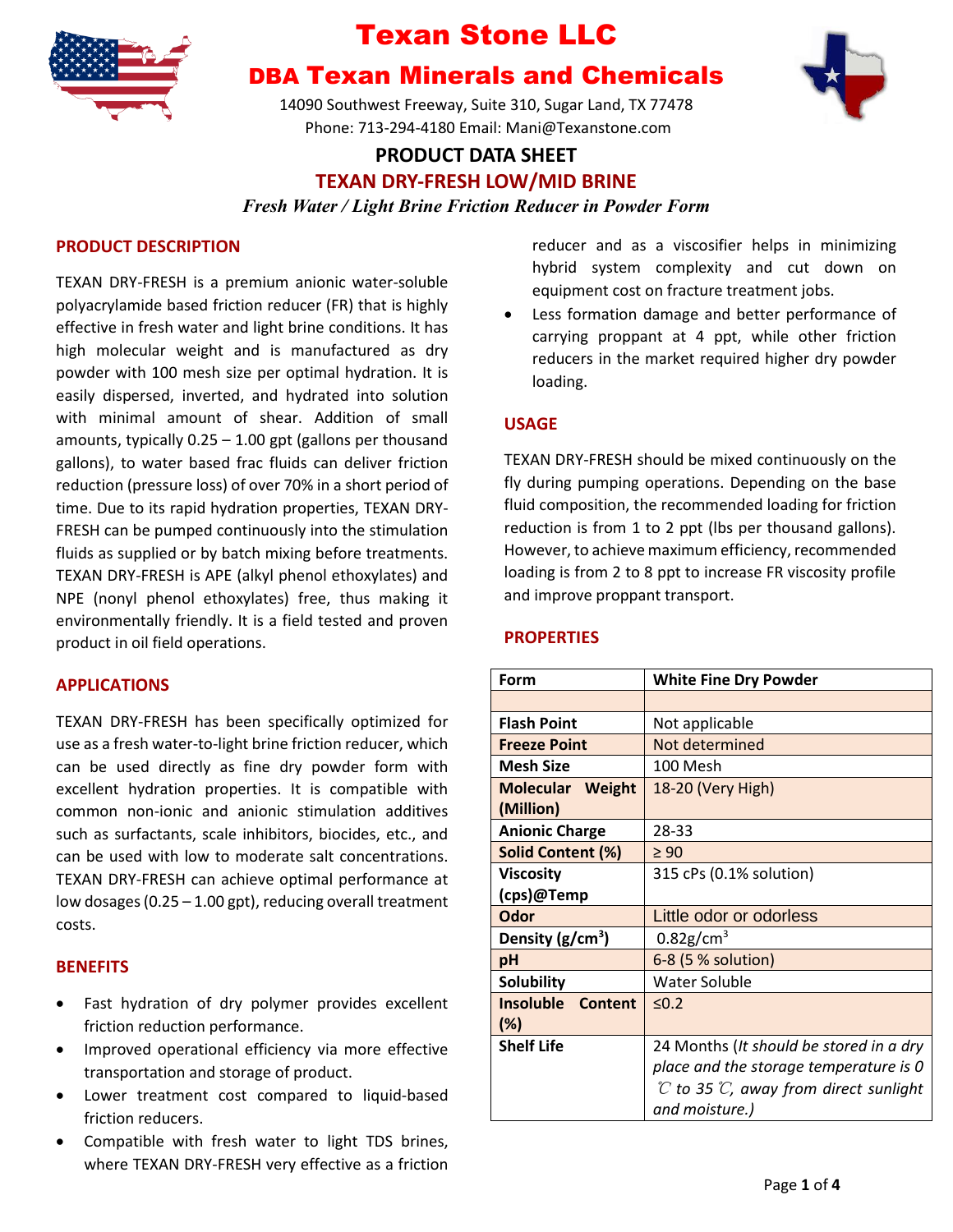

## DBA Texan Minerals and Chemicals

14090 Southwest Freeway, Suite 310, Sugar Land, TX 77478 Phone: 713-294-4180 Email: Mani@Texanstone.com

### **TEST METHOD BY INDEPENDENT LABORATORY**

Test Method(s): Friction reduction properties of TEXAN DRY-FRESH were tested on a custom Flow Loop at a flow rate of 6 gpm, generating 80,000 Reynold's number. The test section of the loop consisted of pipe having 3/8" O.D. A dosage of 0.25 gpt (via 2% solution, which is equivalent to 0.65 lbs powder per thousand gallons), was injected on the fly through the suction header of the mono-pump. Total test time was 8 minutes.

TEXAN DRY-FRESH was tested in city tap water (fresh water), API brine (108K TDS) with composition: NaCl  $(95.5 \text{ g/L})$ , CaCl<sub>2</sub> (28.10 g/L) with a FR dosage of 0.5 gpt, and Marcellus brine (150K TDS) with composition NaCl (96.47 g/L), KCl (1.54 g/L), CaCl<sub>2</sub> (59.38 g/L), BaCl<sub>2</sub> (7.47  $g/L$ ), NaHCO<sub>3</sub> (0.07  $g/L$ ), MgCl<sub>2</sub> (11.43  $g/L$ ) and SrCl<sub>2</sub> (17.52 g/L) with a FR dosage of 0.5 gpt. (1.3 lbs powder per thousand gallons).

## **PACKAGING**

JUMBO BAGS WEIGHING 1650 LBS. Please watch videos [Texan Warehouse V2 -](https://www.youtube.com/watch?v=u6ynyWfAkos) YouTube

### **PERFORMANCE & RESULTS**

The following figures represent test results in three different brines. Texan DRY-FRESH is delivers excellent performance in fresh water and light brine conditions, with increase in dosage (from 0.65 lbs powder to 1.3 lbs powder per thousand gallons) for higher brine such as produced water.



### *Figure 1. FR performance of TEXAN DRY-FRESH in city tap water at room temperature*

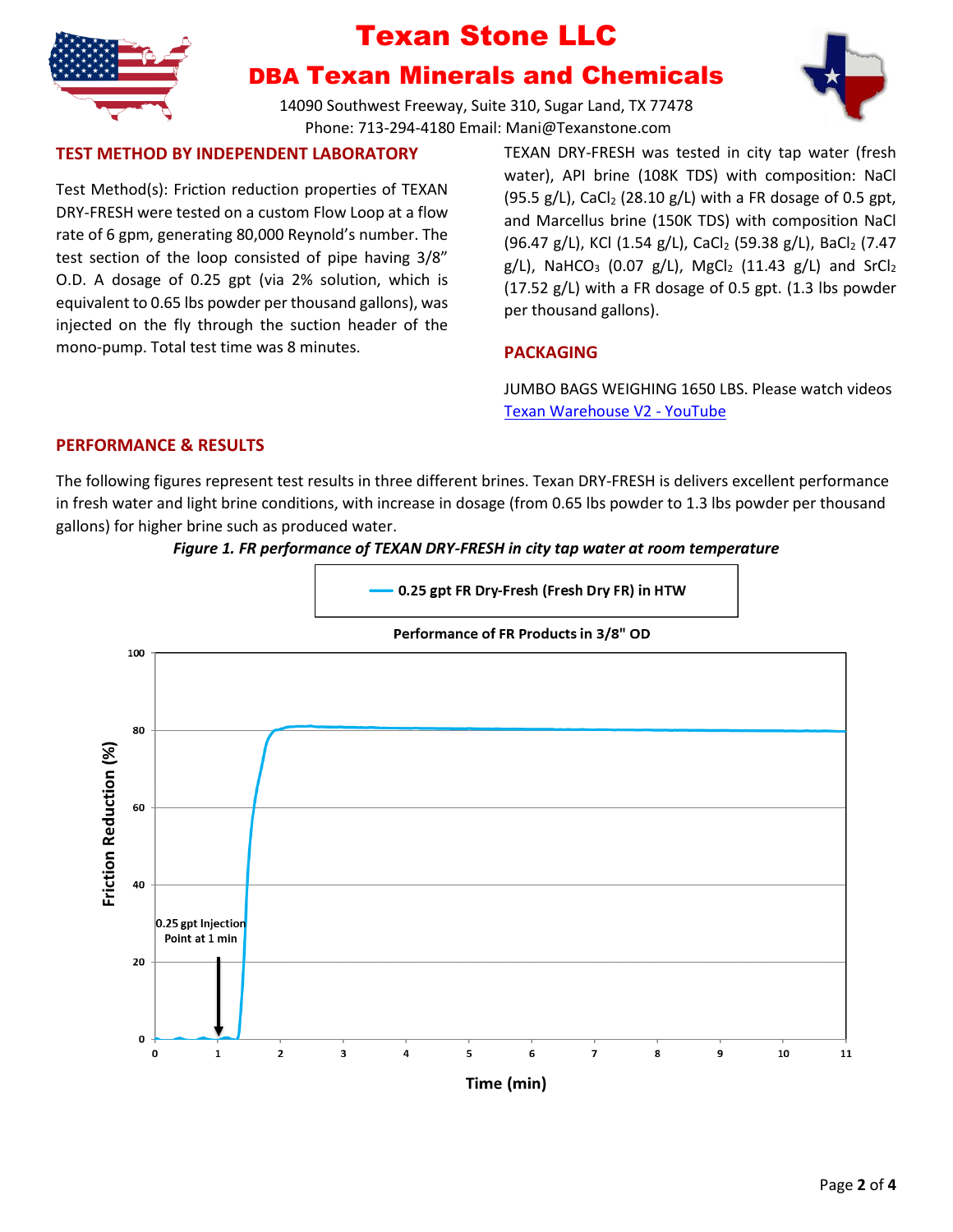

# DBA Texan Minerals and Chemicals

14090 Southwest Freeway, Suite 310, Sugar Land, TX 77478 Phone: 713-294-4180 Email: Mani@Texanstone.com

*Figure 2. FR performance of TEXAN DRY-FRESH in API 108 K brine at room temperature*



*Figure 3. FR performance of TEXAN DRY-FRESH in Marcellus 150K brine at room temperature*